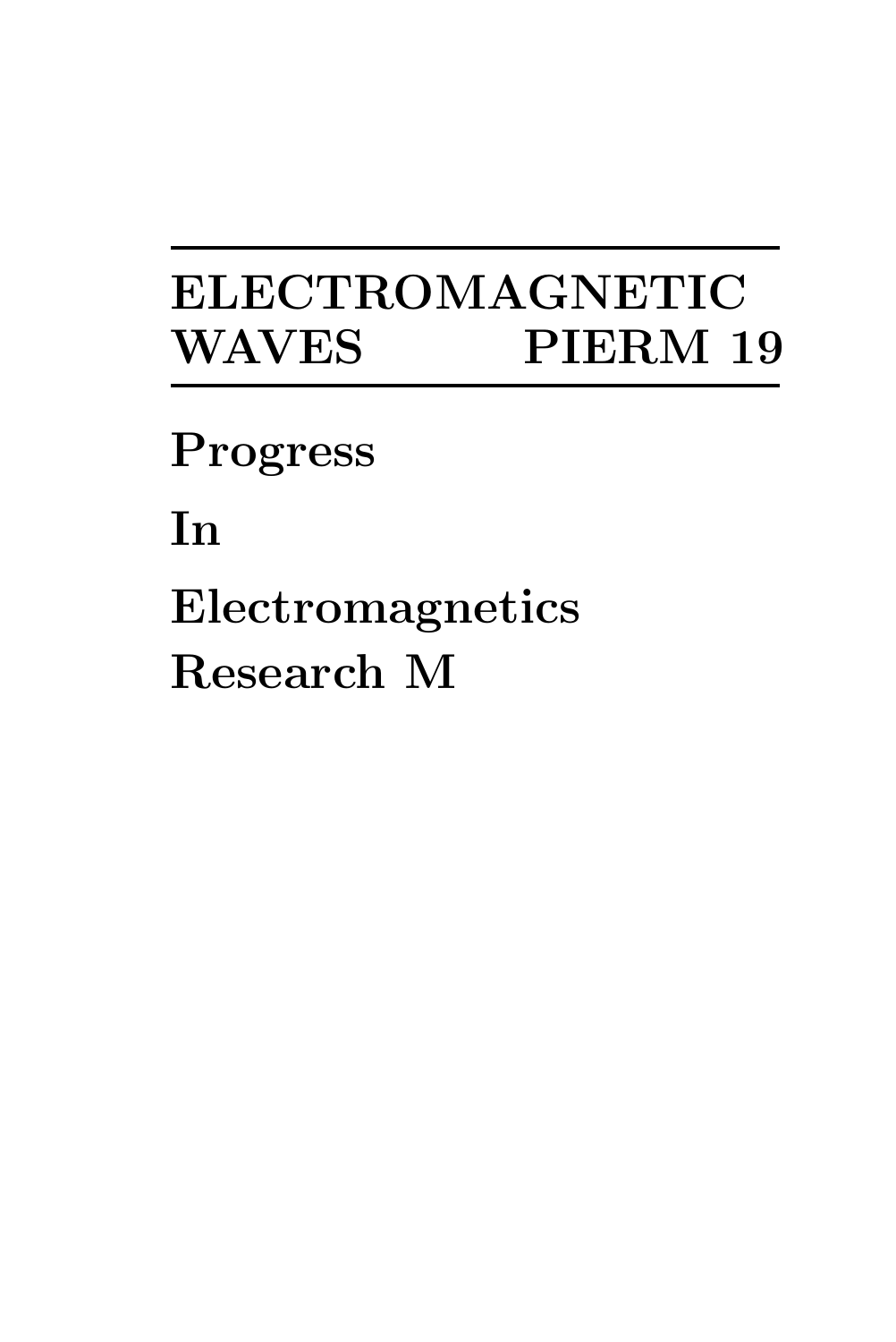°c 2011 EMW Publishing. All rights reserved.

No part of this publication may be reproduced. Request for permission should be addressed to the Publisher.

All inquiries regarding copyrighted material from this publication, manuscript submission instructions, and subscription orders and price information should be directed to: EMW Publishing, P. O. Box 425517, Kendall Square, Cambridge, Massachusetts 02142, USA.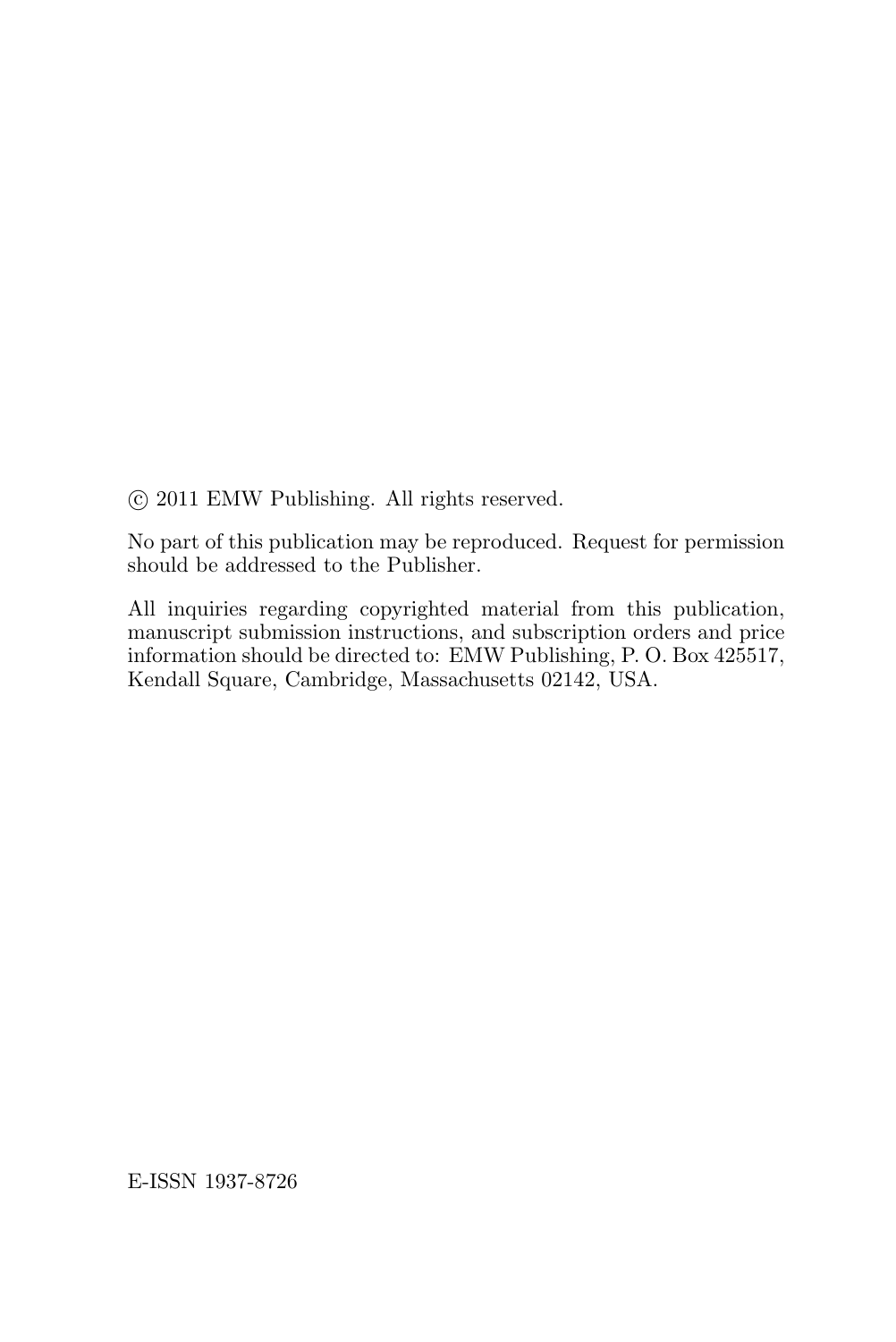## ELECTROMAGNETIC WAVES **WAVES**

Progress

In

### Electromagnetics Research M

Chief Editor: Weng Cho Chew

EMW Publishing Cambridge, Massachusetts, USA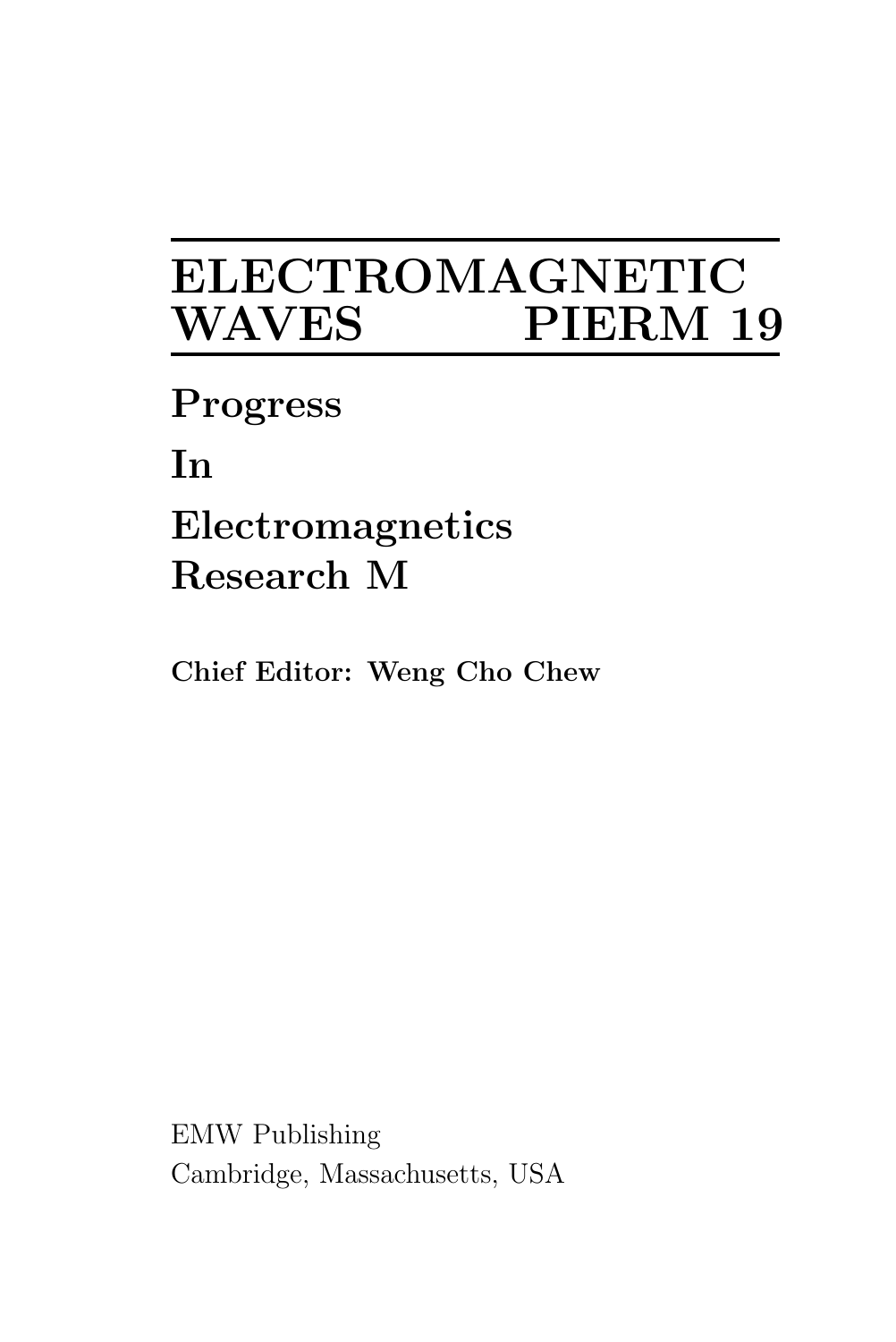#### **CONTENTS**

#### DISPERSION RELATION AND BAND GAPS OF 3D PHOTONIC CRYSTALS MADE OF SPHERES

| F. Güller, M. E. Inchaussandague, and R. A. Depine |  |
|----------------------------------------------------|--|
|                                                    |  |
|                                                    |  |
|                                                    |  |
|                                                    |  |
|                                                    |  |

#### APPLICATION OF THE FRACTIONAL FOURIER TRANSFORM TO MOVING TRAIN IMAGING

|  |  | L. Yu and Y. Zhang |
|--|--|--------------------|
|  |  |                    |

| 2 Brief Introduction to FrFT and Its Application in SAR Imaging 15 |  |
|--------------------------------------------------------------------|--|
|                                                                    |  |
|                                                                    |  |

#### TIME-DELAY-BASED MULTI-TARGET DETECTION AND POWER DELIVERING

#### X.-M. Zhong, C. Liao, and W.-B. Lin

#### THERMAL EFFECT MODELING ON PASSIVE CIR-CUITS WITH MLP NEURAL NETWORK FOR EMC APPLICATION

| M. Bensetti, F. Duval, and B. Ravelo |  |  |
|--------------------------------------|--|--|
|                                      |  |  |

| 2 Study of the Thermal Influence on the Passive Components . 41 |  |
|-----------------------------------------------------------------|--|
| 3 Thermal Effect Modeling of EMI Low-pass Filter by Using       |  |
|                                                                 |  |
|                                                                 |  |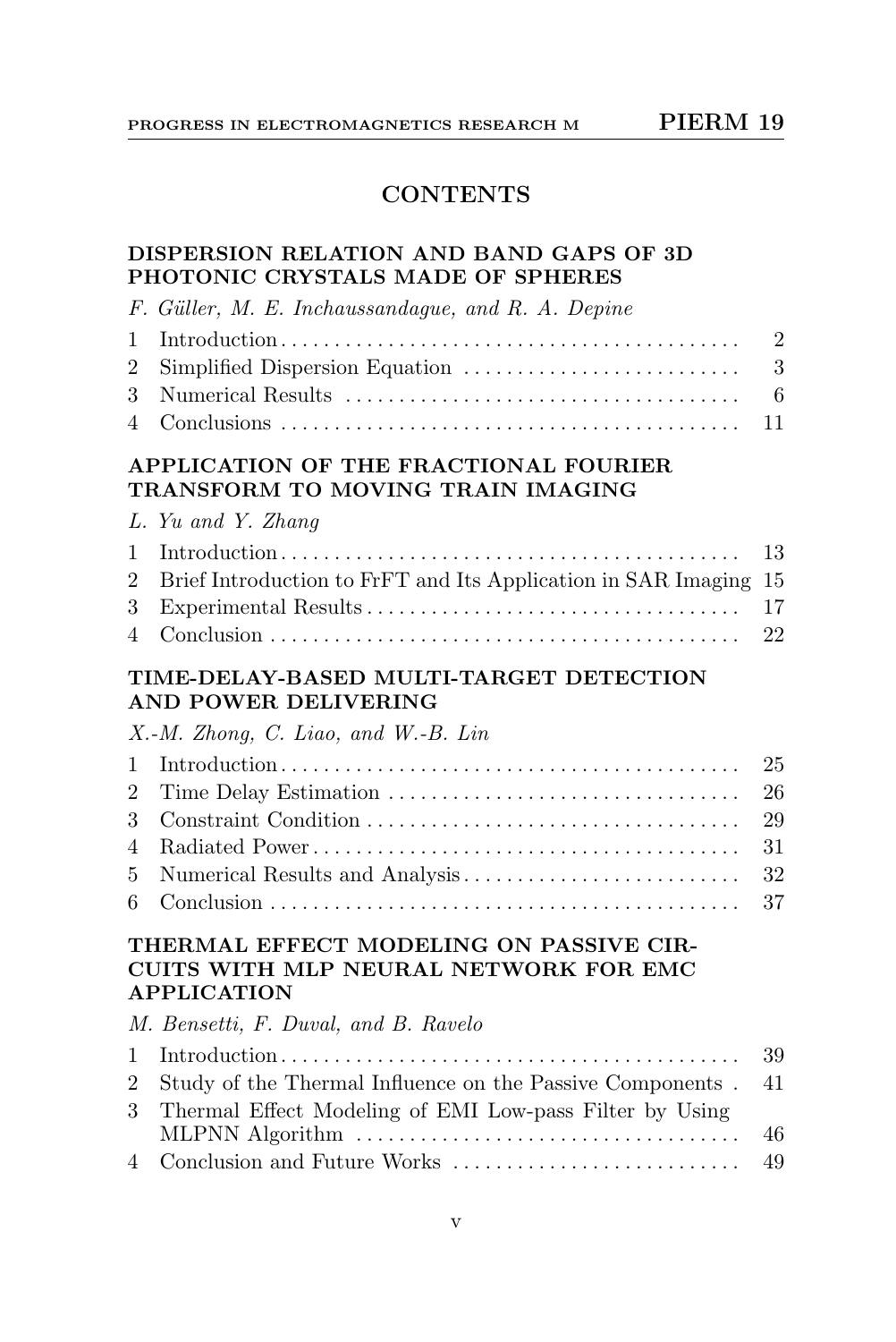#### A NEW METHOD BASED ON THE SPECTRAL ANA-LYSIS TO GENERATE THE FREQUENTIAL BEHAVIOR OF MAGNETIC HYSTERESIS

| A. Nouicer, E. Nouicer, and M. Feliachi |
|-----------------------------------------|
|                                         |
|                                         |
|                                         |
|                                         |
|                                         |

#### COMPARISON OF CPML IMPLEMENTATIONS FOR THE GPU-ACCELERATED FDTD SOLVER

| J. I. Toivanen, T. P. Stefanski, N. Kuster, and N. Chavannes |  |
|--------------------------------------------------------------|--|
|                                                              |  |
|                                                              |  |
|                                                              |  |
|                                                              |  |
|                                                              |  |

#### INFLUENCE OF MEASURED SCATTERING PARA-METERS ON THE CONVOLUTION SIMULATION OF NONLINEAR LOADED HIGH-SPEED MICROSTRIP INTERCONNECTS

| C. M. F. Cárdenas and A. D. Jiménez                          |  |
|--------------------------------------------------------------|--|
|                                                              |  |
| 2 The Measurements and the Connector De-embedding Proce-     |  |
|                                                              |  |
| 3 Reflection Theory and the Interconnect Linear Equation  81 |  |
|                                                              |  |
|                                                              |  |

#### A NEW THREE-DIMENSIONAL CONICAL GROUND-PLANE CLOAK WITH HOMOGENEOUS MATERIALS

| S. Taravati and A. Abdolali |  |
|-----------------------------|--|
|                             |  |
|                             |  |
|                             |  |
|                             |  |
|                             |  |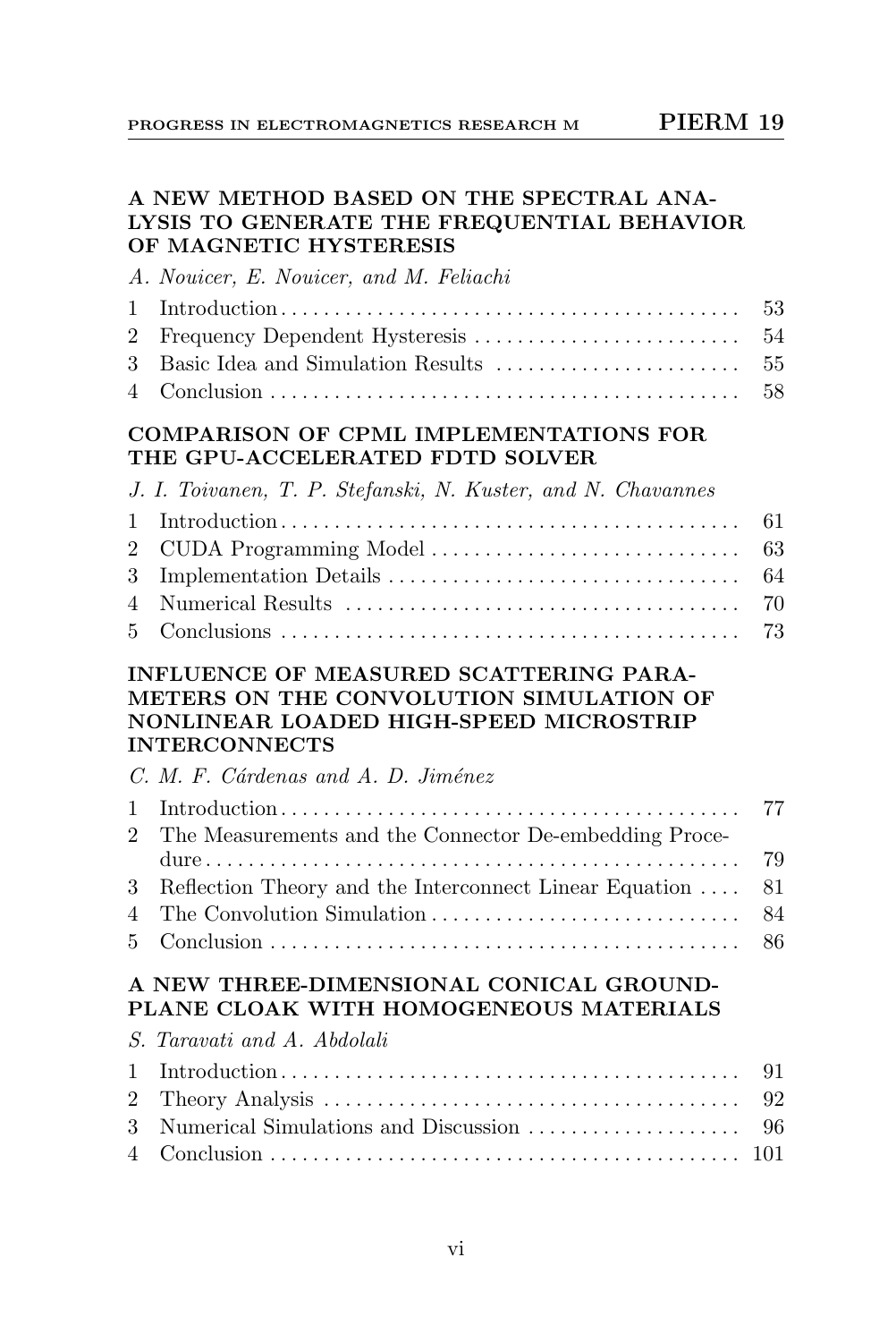#### ACCELERATION TECHNIQUE OF FDTD MODEL WITH HIGH ACCURACY FOR NANOSTRUCTURE PHOTONICS

#### Y. Liu, C. C. Chen, P. Wang, and H. Ming

#### SOME THOUGHTS ON HUMAN BODY EFFECTS ON HANDSET ANTENNA AT THE FM BAND

|  | A. Pladevall, C. Picher, A. Andújar, and J. Anguera |  |  |  |  |  |  |  |
|--|-----------------------------------------------------|--|--|--|--|--|--|--|
|--|-----------------------------------------------------|--|--|--|--|--|--|--|

#### APPLICATION OF GENETIC ALGORITHMS TO CORE LOSS COEFFICIENT EXTRACTION

#### N.  $\ddot{O}z\ddot{t}$  and E. Celik

#### MICROSTRIP PATCH ANTENNA WITH SKEW-F SHAPED DGS FOR DUAL BAND OPERATION

|  |  |  |  |  |  |  |  | A. K. Arya, A. Patnaik, and M. V. Kartikeyan |
|--|--|--|--|--|--|--|--|----------------------------------------------|
|--|--|--|--|--|--|--|--|----------------------------------------------|

| 3 DGS Structures and Stacked Microstrip Patch Antenna |  |
|-------------------------------------------------------|--|
|                                                       |  |
|                                                       |  |
|                                                       |  |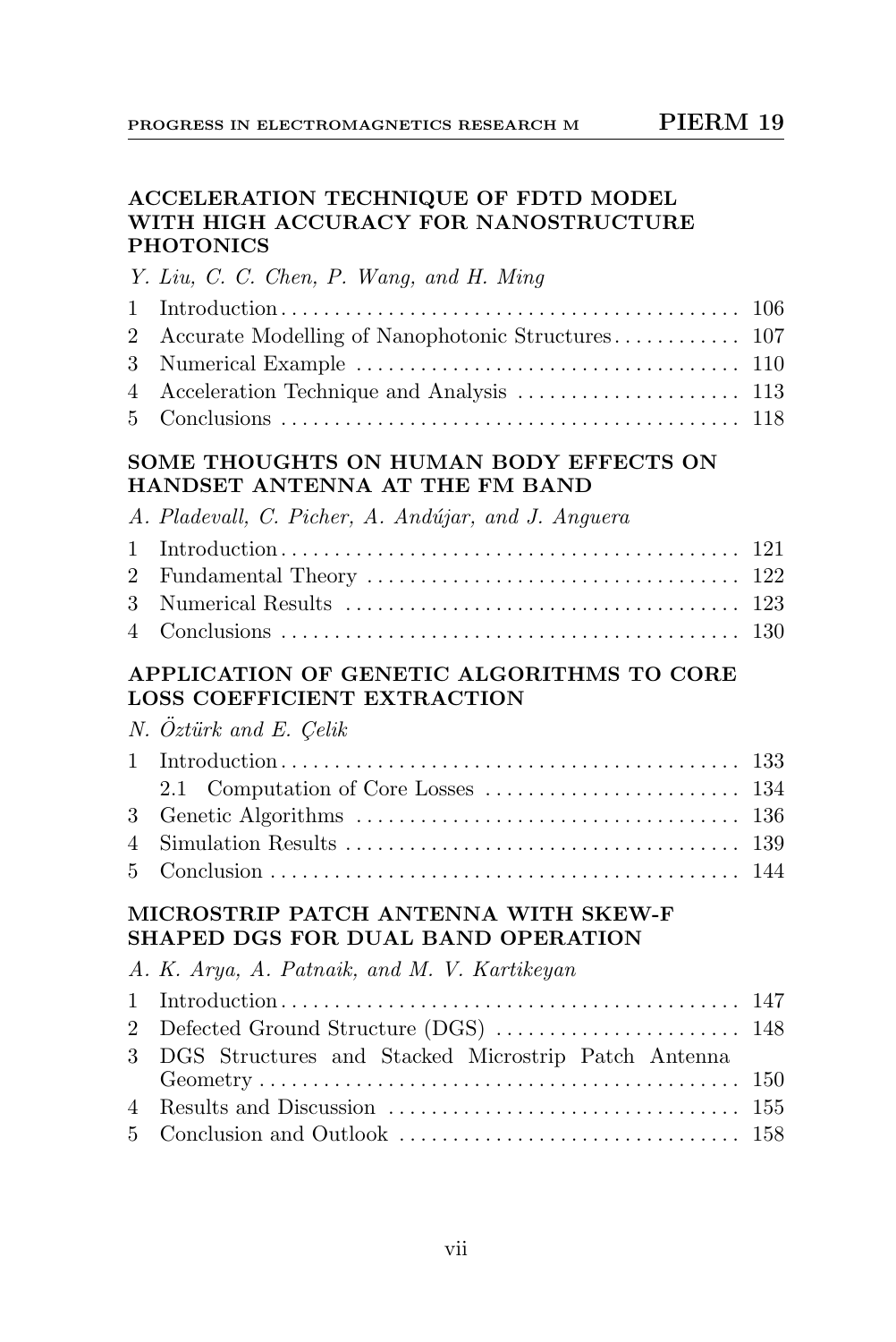#### A NEW APPROACH TO ENHANCE INCIDENCE AN-GLE BASED SPECTRUM TUNING CAPABILITY OF ONE-DIMENSIONAL TERNARY PHOTONIC BAND GAP STRUCTURE

| A. Banerjee |  |
|-------------|--|
|             |  |
|             |  |

#### A RESCUE RADAR SYSTEM FOR THE DETECTION OF VICTIMS TRAPPED UNDER RUBBLE BASED ON THE INDEPENDENT COMPONENT ANALYSIS ALGORITHM

#### M. Donelli

#### FOCUSING GROUND PENETRATING RADAR IMAGES WITH VERTICAL OFFSET FILTERING

|  |  | A. Benter, W. Moore, and M. Antolovich |
|--|--|----------------------------------------|
|  |  |                                        |

#### MICROWAVE ABSORBING CHARACTERISTICS OF ASPHALT MIXES WITH CARBONYL IRON POWDER

| Z. J. Wang, P. Zhao, T. Ai, G. Y. Yang, and Q. Wang |  |
|-----------------------------------------------------|--|
|                                                     |  |
|                                                     |  |
|                                                     |  |
|                                                     |  |